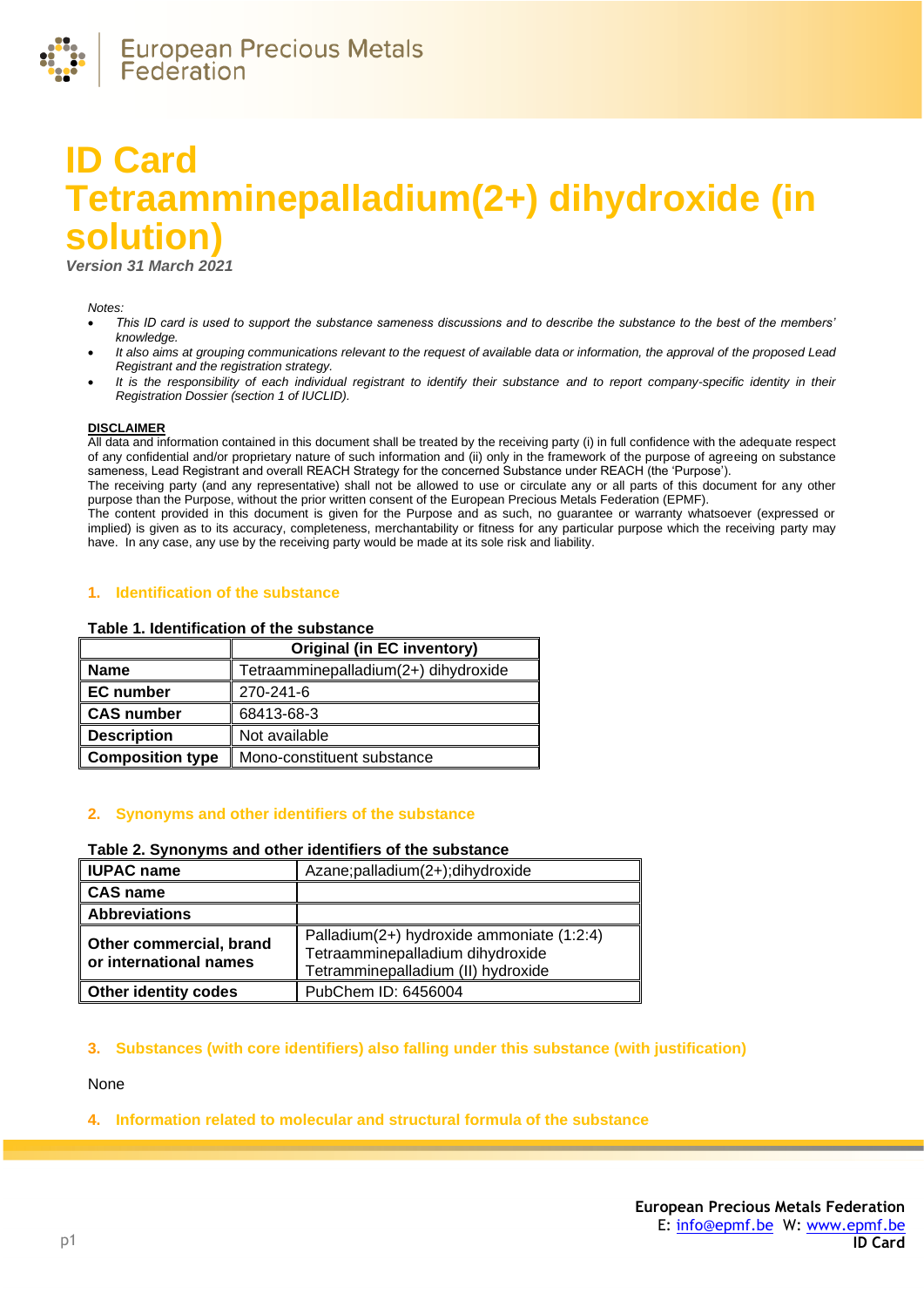

| Molecular formula                                          | H14N4O2Pd                                                                                                        |
|------------------------------------------------------------|------------------------------------------------------------------------------------------------------------------|
| <b>Structural formula</b>                                  | $H \sim M$<br>$H \sim M \sim H$<br>$H \sim N$<br>$H \sim M$<br>н<br>$H \leftarrow 0$ $P_{d^{++}}$ $O_{\sim}$ $H$ |
| <b>Smiles notation</b>                                     | N.N.N.N.[OH-].[OH-].[Pd+2]                                                                                       |
| <b>Optical activity</b>                                    |                                                                                                                  |
| ratio<br><b>Typical</b><br>of<br>(stereo)<br>isomers       |                                                                                                                  |
| <b>Molecular Weight / Molecular</b><br><b>Weight range</b> | 208,56 g/mol                                                                                                     |

# **Table 3. Information related to molecular and structural formula of the substance**

# **5. Typical composition of the substance**

## **Table 4. Typical composition**

|                         | <b>Name</b>                                                                                                                                                                                                                                     | Symbol /<br>Formula                       | Min & Max<br>concentrations<br>(%)§               | <b>Typical</b><br>concentration<br>(%)§§ |
|-------------------------|-------------------------------------------------------------------------------------------------------------------------------------------------------------------------------------------------------------------------------------------------|-------------------------------------------|---------------------------------------------------|------------------------------------------|
| Main<br>constituent(s)* | Tetraamminepalladium(2+) dihydroxide                                                                                                                                                                                                            | H14N4O2Pd                                 | $\rightarrow = 99.5$<br>$\leq$ 100% $\frac{1}{2}$ | 99.9                                     |
|                         | Water                                                                                                                                                                                                                                           |                                           | $86 - 94$                                         | 93                                       |
| Impurity(ies) $#$       | Several minor (especially metallic)<br>impurities which do not affect the<br>classification of the substance because<br>of their non-hazardous nature or<br>because they do not exceed the<br>classification cut-off limits in the<br>substance | e.g. Ag, Au,<br>Cu, Ir, Pb,<br>Pt, Rh, Ru | $>=0 - 5\%$                                       | 0.1                                      |

**\*** ≥ 80 % (w/w) for mono-constituent substances; ≥ 10 % (w/w) and < 80 % (w/w) for multi-constituent substances.

**#** An impurity is an unintended constituent present in a substance, as produced. It may originate from the starting materials or be the result of secondary or incomplete reactions during the production process. While impurities are present in the final substance, they were not intentionally added.

§ Concentration ranges define the substance sameness criteria agreed by all registrants..

§§ Typical concentration refers to the representative sample used for testing.

\$ Corresponds to 51% Pd.

The information of the boundary composition refers to the composition of solid Tetraamminepalladium(2+) dihydroxide. Although solid Tetraamminepalladium(2+) dihydroxide can be isolated, protective gas atmosphere is needed to keep it stable. Under normal atmospheric conditions Tetraamminepalladium(2+) dihydroxide reacts with carbon dioxide under formation of Tetraamminepalladium hydrogencarbonate. In practice Tetraamminepalladium(2+) dihydroxide is put on the market in an aqueous solution containing up to a maximum of 14 % (w/w) of Tetraamminepalladium(2+) dihydroxide.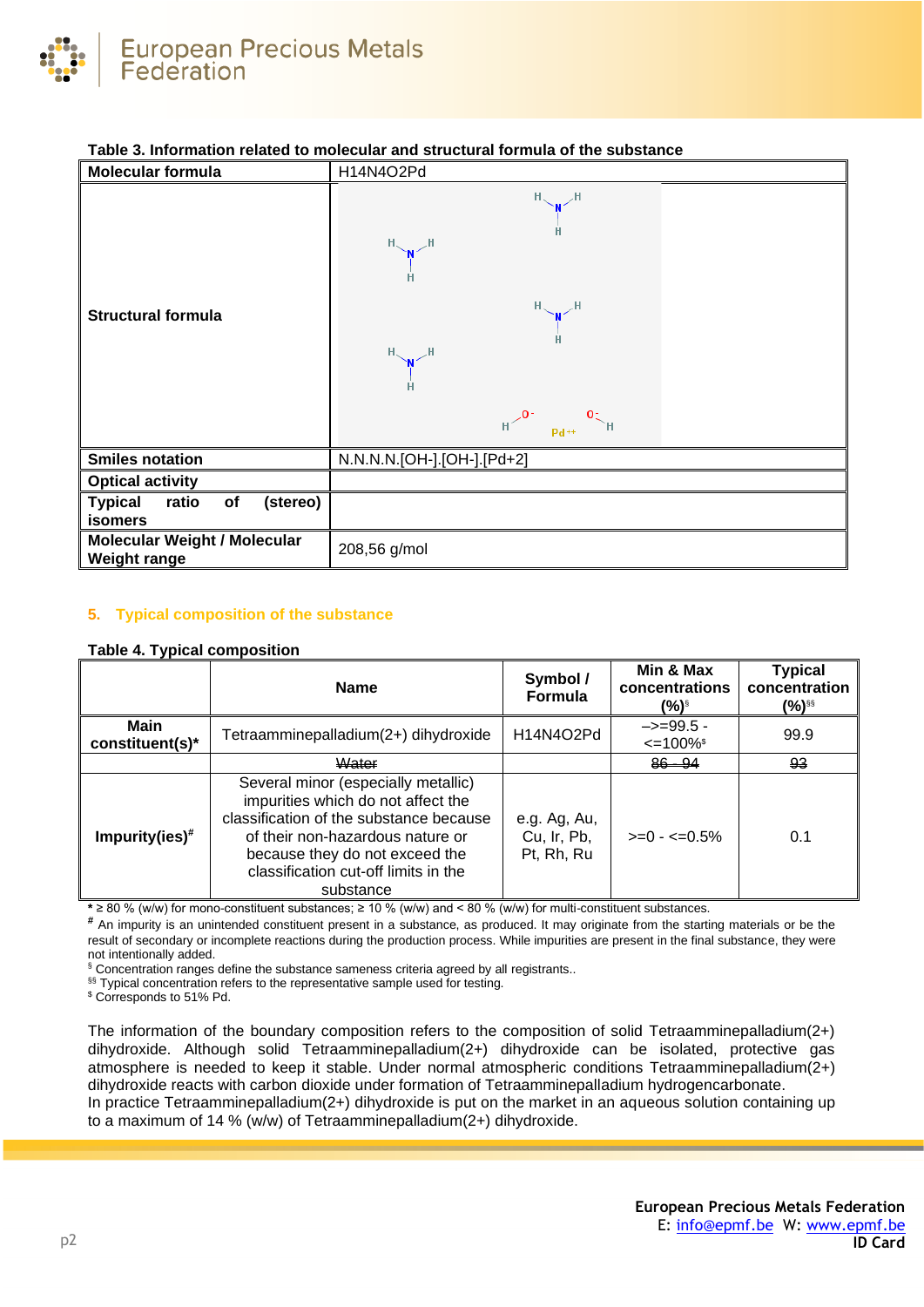

# **6. Information on appearance, physical state and properties of the substance**

| <b>Physical state</b>                                  | Solution                  |
|--------------------------------------------------------|---------------------------|
| <b>Solvent</b>                                         | aqueous alkaline solution |
| <b>Concentration range of</b><br>substance in solution | $>=0.5 - 5 = 14 \%$       |
| pH (range) of the solution                             |                           |
| <b>Excess acid</b>                                     |                           |
|                                                        |                           |

# **Table 5. Appearance / physical state / properties of the substance in solution**

\$ Corresponds to 0.3 - 7 % Pd.

## **7. Analytical data**

Annex VI of REACH requires the registrant to describe the analytical methods and/or to provide the bibliographical references for the methods used for identification of the substance and, where appropriate, for the identification of impurities and additives. This information should be sufficient to allow the methods to be reproduced.

# **Table 6. Analytical methods for identification of the substance**

| <b>Parameter / Method</b>                              | <b>Recommended for</b><br>substance identification<br>and sameness check | Applicable | Not applicable or<br>not recommended |
|--------------------------------------------------------|--------------------------------------------------------------------------|------------|--------------------------------------|
| <b>Elemental analysis</b>                              |                                                                          |            |                                      |
| ICP (ICP-MS or ICP-OES)                                | X                                                                        |            |                                      |
| Atomic absorption<br>spectroscopy (AAS)                |                                                                          |            |                                      |
| Glow discharge mass<br>spectrometry (GDMS)             |                                                                          |            |                                      |
| <b>Molecular analysis</b>                              |                                                                          |            |                                      |
| Infrared (IR) spectroscopy                             |                                                                          |            |                                      |
| Raman spectroscopy                                     | X                                                                        |            |                                      |
| <b>Mineralogical analysis</b>                          |                                                                          |            |                                      |
| X-Ray Fluorescence (XRF)                               |                                                                          | X          |                                      |
| X-Ray Diffraction (XRD)                                |                                                                          |            |                                      |
| <b>Morphology and particle sizing</b>                  |                                                                          |            |                                      |
| Electron microscopy (SEM,<br>TEM, REM)*#               |                                                                          |            | X                                    |
| Laser diffraction*#                                    |                                                                          |            | X                                    |
| Particle size by other means<br>(e.g. sieve analysis)# |                                                                          |            | X                                    |
| Surface area by N-BET*#                                |                                                                          |            | X                                    |
| <b>Other</b>                                           |                                                                          |            |                                      |
|                                                        |                                                                          |            |                                      |

\* Analytical techniques particularly (but not exclusively) relevant for nanomaterials.

# The choice of the technique for particle size depends on the size of the material as manufactured/imported/placed on the market/used.

# **8. Lead Registrant**

Heraeus Deutschland GmbH & Co. KG (Germany) is the Lead Registrant for Tetraamminepalladium(2+) dihydroxide. The EPMF will provide support to the Lead Registrant as laid down in the EPMF Agreement.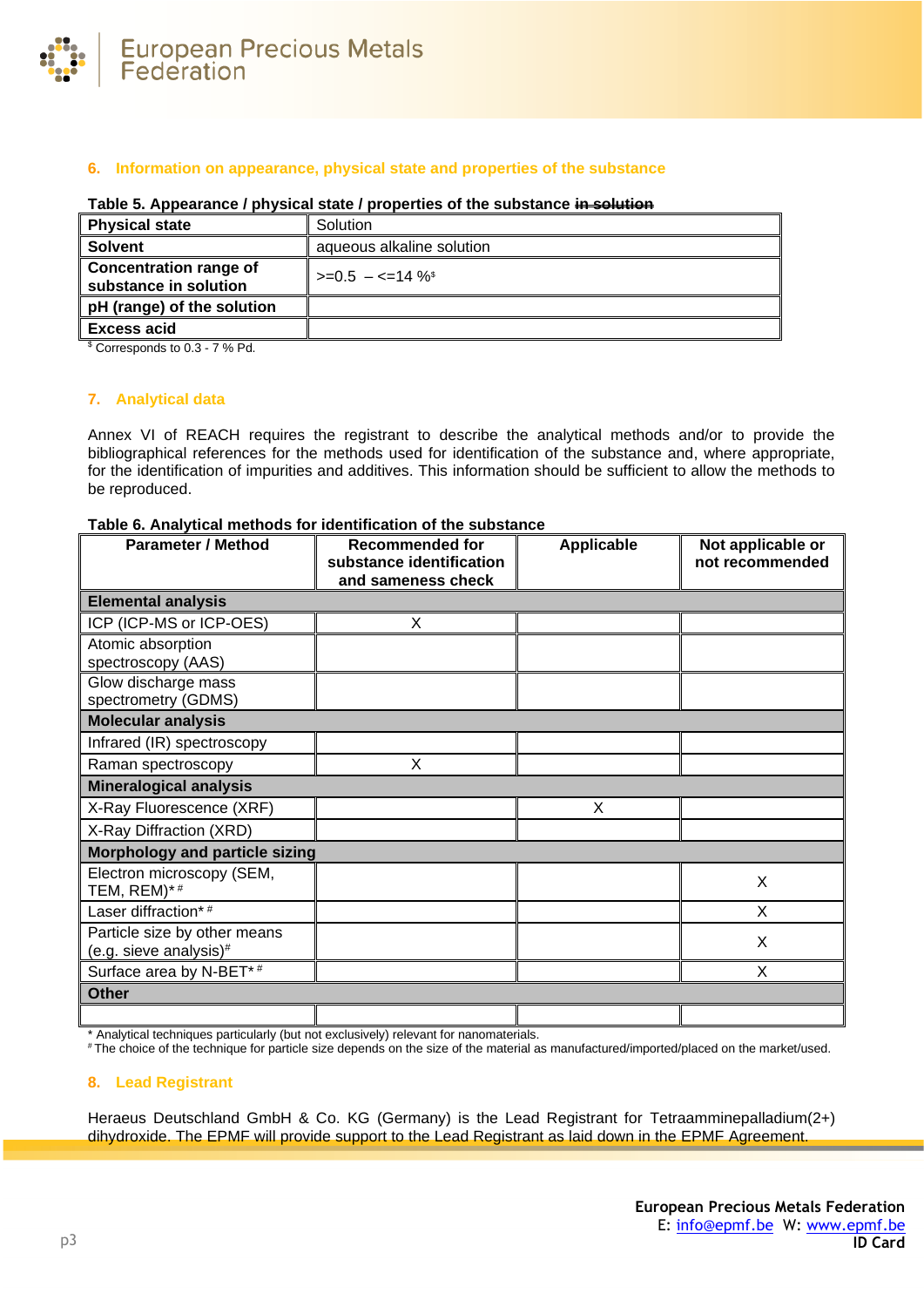

# **9. REACH Strategy**

The table below presents the overall Registration Strategy for Tetraamminepalladium(2+) dihydroxide based on the information available to the EPMF by the date given above on the document.

The Registration Dossier has been prepared for the highest substance status (information requirements associated to a substance or Article 10 Registration being higher than an intermediate handled under strictly controlled conditions or Article 17 or 18 one) and associated tonnage band.

The recap below therefore reflects the scope of work of the EPMF for Tetraamminepalladium(2+) dihydroxide and sets the minimum and maximum set of information that will be gathered and/or produced when preparing the Registration Dossier for Tetraamminepalladium(2+) dihydroxide as described in this ID Card.

If higher information requirements are necessary, these can be included in the Registration dossier (if EPMF is made aware of these additional requirements in-time) as an update to the already submitted dossier.

| Item                            | <b>Description</b>                                                                                                                                        |
|---------------------------------|-----------------------------------------------------------------------------------------------------------------------------------------------------------|
| <b>REACH category</b>           | Mono-constituent substance                                                                                                                                |
| <b>Highest status</b>           | Substance                                                                                                                                                 |
| <b>Highest tonnage band</b>     | 1-10 $t/a$                                                                                                                                                |
| <b>Information requirements</b> | Annex VII                                                                                                                                                 |
| <b>Existing classification*</b> | Acute Tox. 4 (H302) (oral)<br>Skin Sens 1A (H317)<br>Eye Irr. 2 (H319)<br>Aquatic Acute 1 (H400) (M-factor 100)<br>Aquatic Chronic 1 (H410) (M-factor 10) |
| <b>Registration deadline</b>    | 2018                                                                                                                                                      |

**Table 7. REACH strategy for the substance (basis for REACH Registration preparation)**

**\*** For the pure form, as in the REACH registration dossier

# **10. Scope of the Registration Dossier**

The uses included in this Registration Dossier are listed on the [EPMF website.](https://www.epmf.be/)

# **11. Analytical reference information**

Below the results of Raman analysis of a reference sample used for testing.

Spectrometer: Bruker RFS 100/S Laser: NdYAG 1064 nm Spectral range: 3500 – 50 cm-1 Resolution: 2 cm-1 Scans: 500 scans Temperature: ambient Sample preparation: liquid phase (water), glass vail, closed